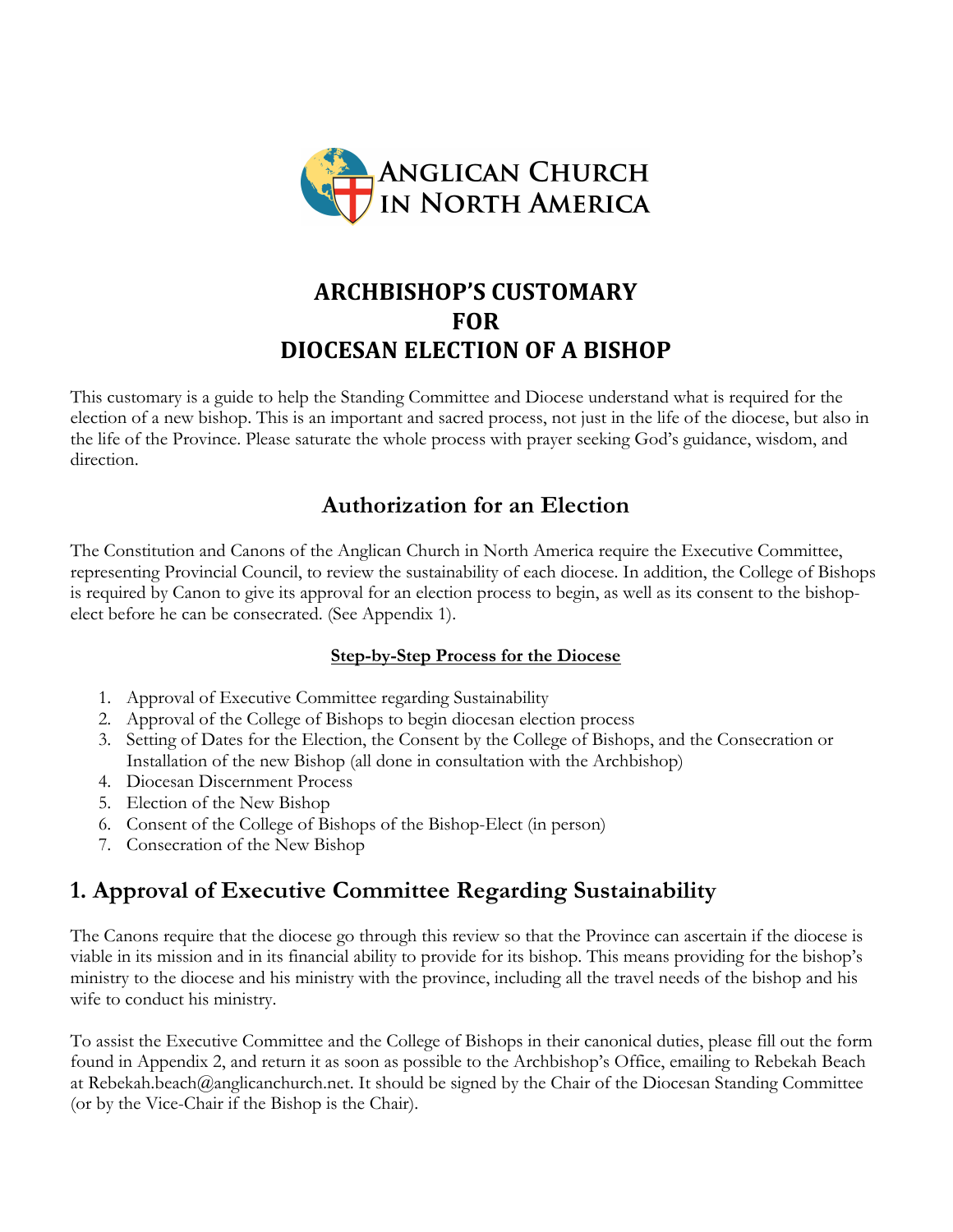The Executive Committee will review this information and make a recommendation to the Archbishop who will present it to the College of Bishops for their consent to the diocese beginning the election process (this also includes the election of suffragan or coadjutor bishops for the diocese).

## **2. Approval of College of Bishops for a Diocese to Begin its Election Process.**

The College of Bishops considers the Executive Committee's review of sustainability and other matters it may deem appropriate in making a decision to permit the diocese to begin the process leading to the election of a bishop. A diocese cannot announce its intention to elect a bishop or go forward with its process without first obtaining the College of Bishops' approval to do so.

## **3. Setting of Key Dates with the Archbishop's Office**

The next step in this process is for the diocese to consult with the Archbishop's Office and to set the following dates as soon as possible:

- a. Election Date
- b. Bishop-Elect Interview with the College of Bishops at either its June or January meeting
- c. Consecration date for the new bishop

## **4. Diocesan Discernment Process**

The primary responsibility for selecting a bishop rests with each Diocese, but since a Bishop is consecrated for the whole church, the Province and the College want to be as supportive and helpful as possible. Collaboration between the Diocese and College of Bishops will help insure that the discernment process in the College can go as smoothly as possible.

## **A. Nomination Process**.

Following the Canons of the diocese and the rules set in place by the diocesan Standing Committee, a nominating committee should be chosen and an appropriate election process should be designed, including profile, job description, application, deadlines, etc. Once the diocese has completed its profile and position description, the Nominating Committee will call for nominations according to the process designed by the diocese. The Nominating Committee may also ask the College of Bishops for help in identifying suitable candidates.

### **B. Before a Candidate Can Stand for Election**

When the Nominating Committee has narrowed down its list of nominees to those whom it believes are qualified to stand for election, it shall take the following steps prior to any announcement of a final slate of candidates standing for election:

### **1. Diocesan Screening and Selection of Finalists**

The Diocese's screening of the finalists will include the following elements: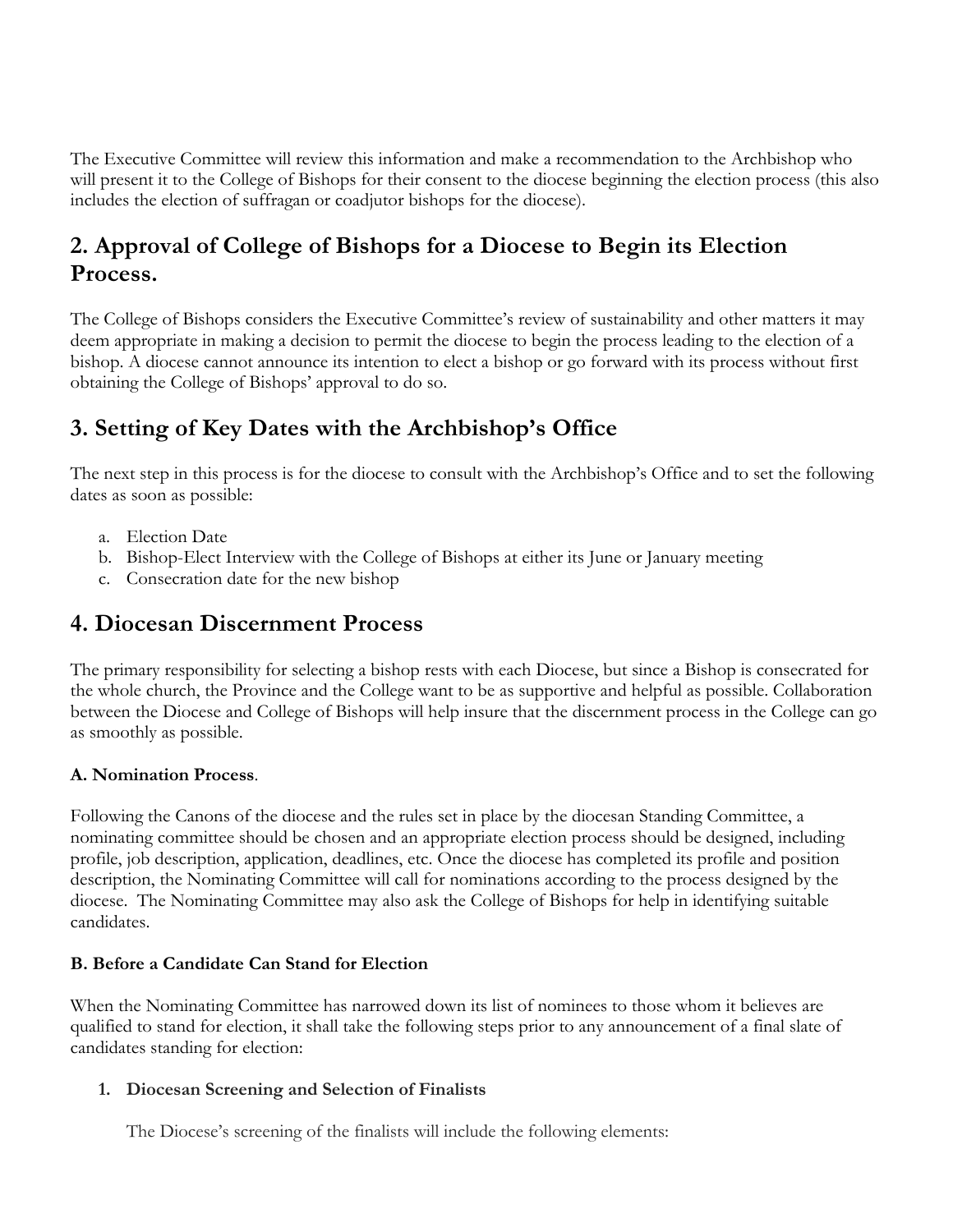- a. The finalist will submit a statement of personal testimony to the Nominating Committee about how he came to faith in Christ and his journey of discipleship and ministry since that time.
- b. Appropriate background checks will be conducted using Oxford Document Management (ODM) which satisfies the need for Criminal Background check, employment history, educational history, references and credit check. The confidentiality of all background check materials shall be safeguarded and access restricted to as limited a group as possible. It is recommended that access be restricted to the Chair of the Committee, the Diocesan Chancellor and one other member of the Committee. This does not preclude consultation with professionals qualified to interpret the background materials and/or bishops made available to the Nominating Committee for such consultation.
- c. A background check with Vigilant Employment Screening will also be used to conduct a County Civil Search for every county in which the finalist has ever resided, and an Internet Mining and Social Media Search. (These can usually be done within seven days.)
- d. Reference interviews will be conducted with the finalist's present and former bishops, and also with the leadership of the congregations where he has served.
- e. The finalist should have an independent psychological evaluation by someone not known to the individual (to avoid a conflict of interest), who can evaluate the finalist's mental and emotional fitness for the office of the bishop. (The College of Bishops can provide a list of appropriate psychologists.)
- f. The finalist will also provide certification from a qualified physician that he is medically fit to serve as a bishop, particularly in light of the requirements of extensive travel, including some international travel.
- g. An interview should be conducted with the finalist's wife asking specific questions related to her support of this possible call and the health of their marriage.
- h. A bishop is consecrated not for a diocese only, but for the whole church, and so the College of Bishops takes care to ensure that the processes for election and consent not only include thorough background checks listed above, but also the following focusing on personal morality.
	- 1. The maintenance of Biblical sexual ethics and behavior are a commitment in the ACNA. For this reason, in addition to the Oxford and Vigilant background checks, there are two levels of screening for pornography use or addiction and other inappropriate sexual behavior. The first level is required of each potential candidate/nominee. That is coordinated through the Rev. Dr. Sam Pascoe  $(s\text{amcpascoe}(a)\text{yaho.o.com})$ . The cost for this screening and evaluation is \$100, which would be covered by the Diocese for each candidate.
	- 2. The results of this first level screening will be reviewed by Dr. Pascoe and discussed with the candidate and may be referred to the Archbishop (or his representative) if circumstances warrant.
	- 3. Following election, the bishop-elect will also undergo a more thorough screening with Dr. Pascoe. This screening addresses sexual health in much greater depth, using a builtin metric that indicates validity. This is not a pass/fail instrument. The purpose of this instrument is to discover issues that should be considered by the College of Bishops before consent is given to the election and that may call for pastoral care and support for the bishop- elect in his ministry as a bishop. The results of this second level screening will be reviewed by Dr. Pascoe and discussed with the candidate and may be referred to the Archbishop (or his representative) if circumstances warrant.
	- 4. Cost of the in-depth testing instrument and evaluation is \$250.00. This cost will be borne by the Province.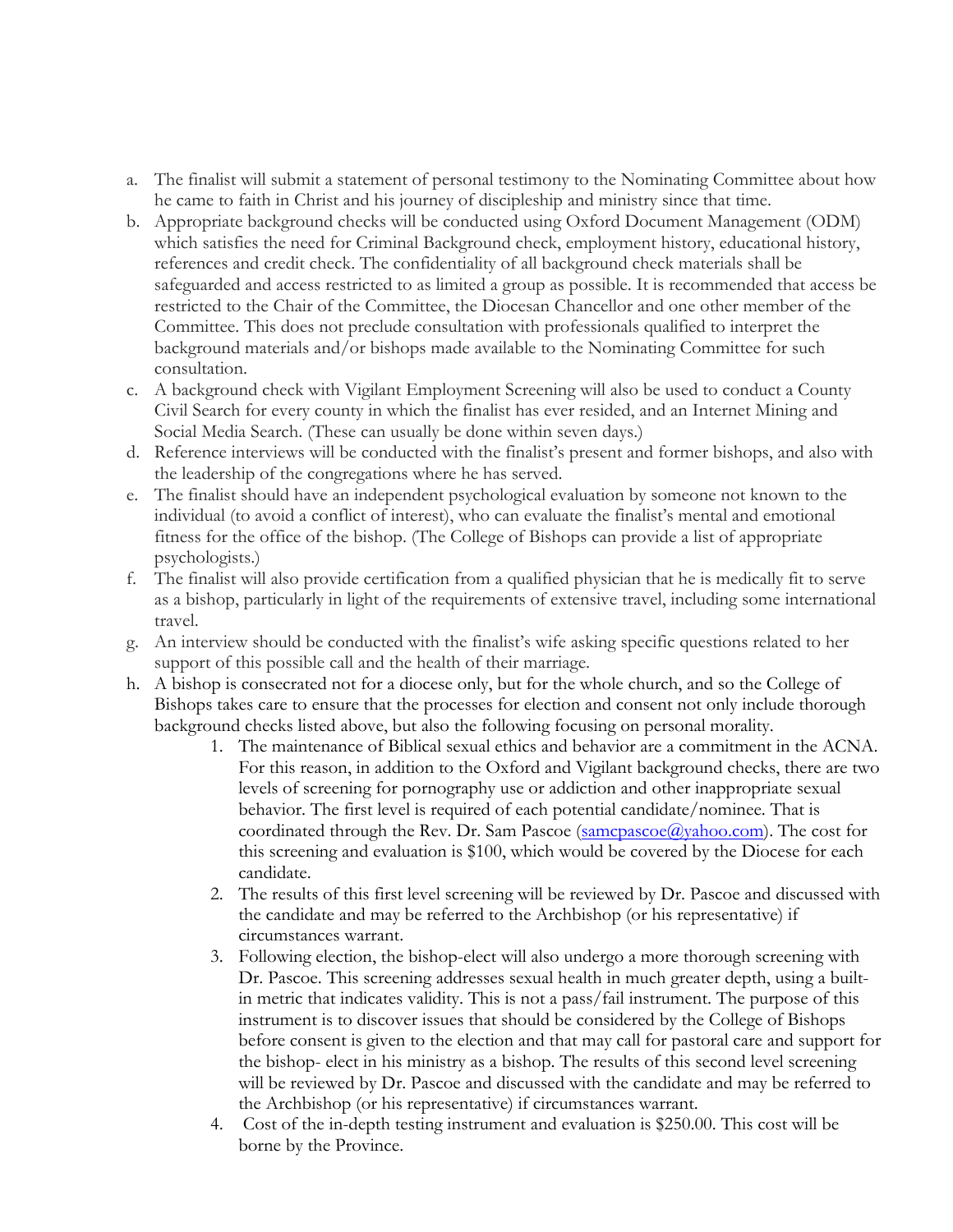- i. The above information will be used to consider whether the Nominating Committee should put forward a finalist's name for possible election. This information as it pertains to the one elected will also be sent to the College of Bishops for their consideration of consent of the election.
- j. **Qualified Nominees shall receive a letter from the Dean of the College of Bishops (see Appendix 3)** informing them the diocese intends to name them as a finalist provided they would be willing, if elected, to sign the following Covenant with the College of Bishops if they should be elected.
- a. Will attend all College of Bishops, Provincial Council/Assembly meetings unless given permission by the Archbishop to be excused.
- b. Will accept at least one appointment to serve on a College of Bishops committee.
- c. Will subscribe to Covenant Eyes and have it installed on all of his personal and office cell phones, computers and tablets.
- d. Will promote discipleship, church planting, and evangelism as primary values and function of the diocese.
- e. Will attend all Gafcon/Global South Bishops conferences unless given permission by the Archbishop to be excused.
- f. Will accept at least one partnership with a Gafcon/Global South bishop and diocese.
- g. Will honor the College of Bishops agreements explaining how overlapping jurisdictions deal with church planting, transfers, and admitting new congregations.
- h. Will teach and encourage the 10/10/10 principle of giving (10% from individuals to church, church to diocese and diocese to Province) and call upon the diocese to tithe to the ACNA unless given permission by the Archbishop for a different arrangement.

Only qualified nominees who sign the above Covenant with the College of Bishops may be named as Finalists by the Diocese.

## **C. First Public Announcement of the Candidates**

It is at this point, after the full screening process above has been completed, that the Standing Committee (or The Nominating Committee on behalf of the Standing Committee) may announce publicly the candidates for the office of bishop.

## **5. Election of the New Bishop**

Having set the date in coordination with the Archbishop's Office, the diocese holds the election of the bishop in accordance with the Constitution and Canons of the diocese. The diocese should arrange to have a member of the College of Bishops present as an observer for the election and to offer support for the diocese.

## **6. Consent of the College of Bishops (In Person)**

After the diocese elects a new bishop, the bishop-elect will be invited to the next College of Bishops meeting to be interviewed by the bishops, who then must give consent (by two-thirds majority) to the election. If the required screening described in 4.B.1 above has not been done, the College will not be able to give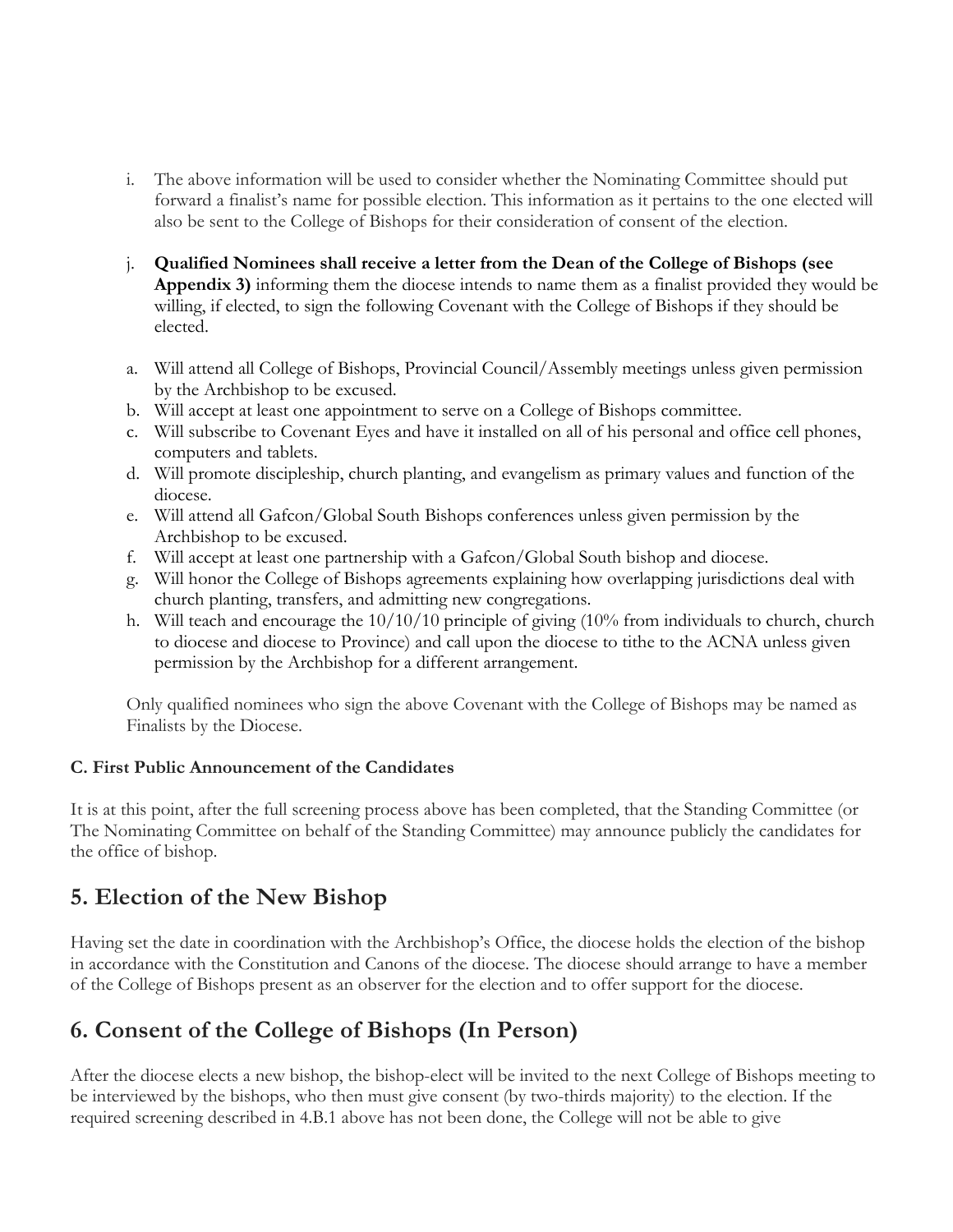consideration to the bishop-elect until the required screening is completed. If the bishops do not consent, the diocese will be required to hold a new election.

# **7. Consecration of the New Bishop**

On the appropriate day, the Archbishop (or the Bishop appointed by the Archbishop) and the bishops gather with the laity and clergy of the diocese to consecrate the new bishop.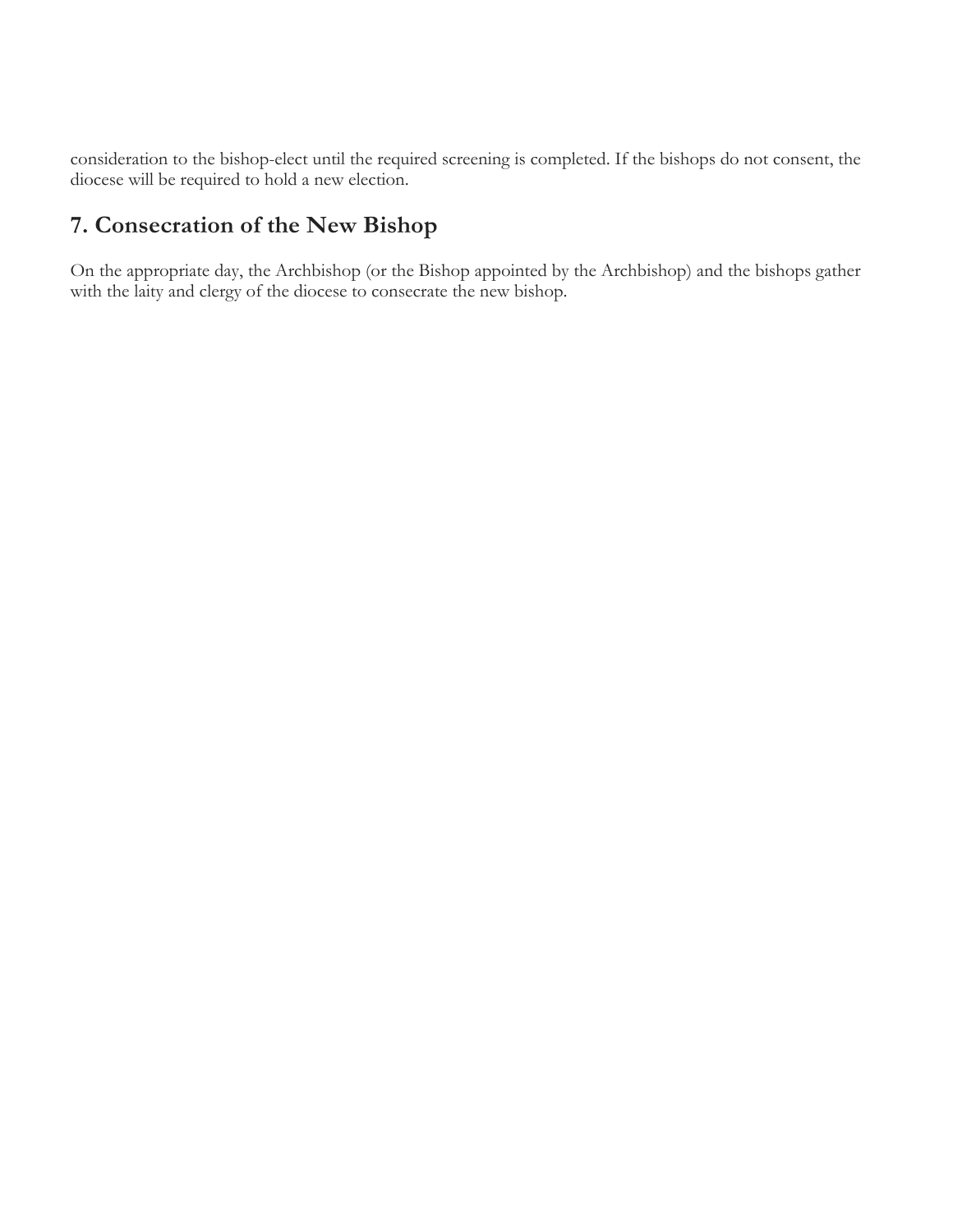# **Appendix 1**

### **PERTINENT CANONS REGARDING THE ELECTION OF A BISHOP**

#### **Title I, Canon 5**

#### **Section 7 –** *Concerning Diocesan Sustainability*

The Executive Committee shall review the annual Diocesan Reports with the objective of determining the sustainability of the several dioceses. The Executive Committee may open a dialogue with any diocese it feels is in need of assistance with the objective of strengthening its sustainability.

#### **Title III Canon 8,** *Of Bishops*

#### **Section 1 -** *Concerning Requirements for Bishop According to Holy Scripture*

A Bishop is called by God and the Church to be a shepherd who feeds the flock entrusted to his care. A Bishop is an overseer of the flock and as such is called to propagate, to teach, and to uphold and defend the faith and order of the Church willingly and as God wants him to – not greedy for money, but eager to serve; not lording it over those entrusted to his care, but being a wholesome example to the entire flock of Christ (1 Peter 5:2-3). These requirements are in addition to the requirements set forth in Canon 2 for Deacon (1 Timothy 3:8-13) and for Presbyter (1 Timothy 3:1-7; 5:17; Titus 1:6-9).

#### **Section 2 -** *Concerning the Ministry of Bishops*

By the tradition of Christ's One, Holy, Catholic, and Apostolic Church, Bishops are consecrated for the whole Church and are successors of the Apostles through the grace of the Holy Spirit given to them. They are chief missionaries and chief pastors, guardians and teachers of doctrine, and administrators of godly discipline and governance.

#### **Section 3 -** *Concerning Criteria for the Episcopate*

To be a suitable candidate for the episcopate, a person must:

- 1. Be a person of prayer and strong faith;
- 2. Be pious, have good morals and exhibit Godly character;
- 3. Have a zeal for souls;
- 4. Have demonstrated evidence of the fruit of the Holy Spirit;
- 5. Possess the knowledge and gifts which equip him to fulfill the office;
- 6. Be held in good esteem by the faithful;
- 7. Be a male Presbyter at least 35 years old;
- 8. Have demonstrated the ability to lead and grow the Church.

#### **Section 4 -** *Concerning the Election of Bishops*

1. With the consent of the College of Bishops, a diocese may commence the process of election of a Bishop. Such election is subject to the approval of the College of Bishops as described in this section.

2. Bishops shall be chosen by a Diocese in conformance with the constitution and canons of the Diocese and consistent with the Constitution and Canons of this Church.

3. An electing body from the Diocese shall certify the election of a Bishop for consent by the College of Bishops, or may certify two or three nominees from which the College of Bishops may select one for the Diocese.

4. Where the originating body is newly formed, that body shall normally nominate two or three candidates, from whom the College of Bishops may select one.

5. Consent or choice shall require the affirmative vote of two-thirds of the membership of the College of Bishops present and voting, which consent must be given within 60 days of certification and in writing. For purposes of the election of Bishops at a meeting of the College, a quorum shall be a majority of the active members of the College.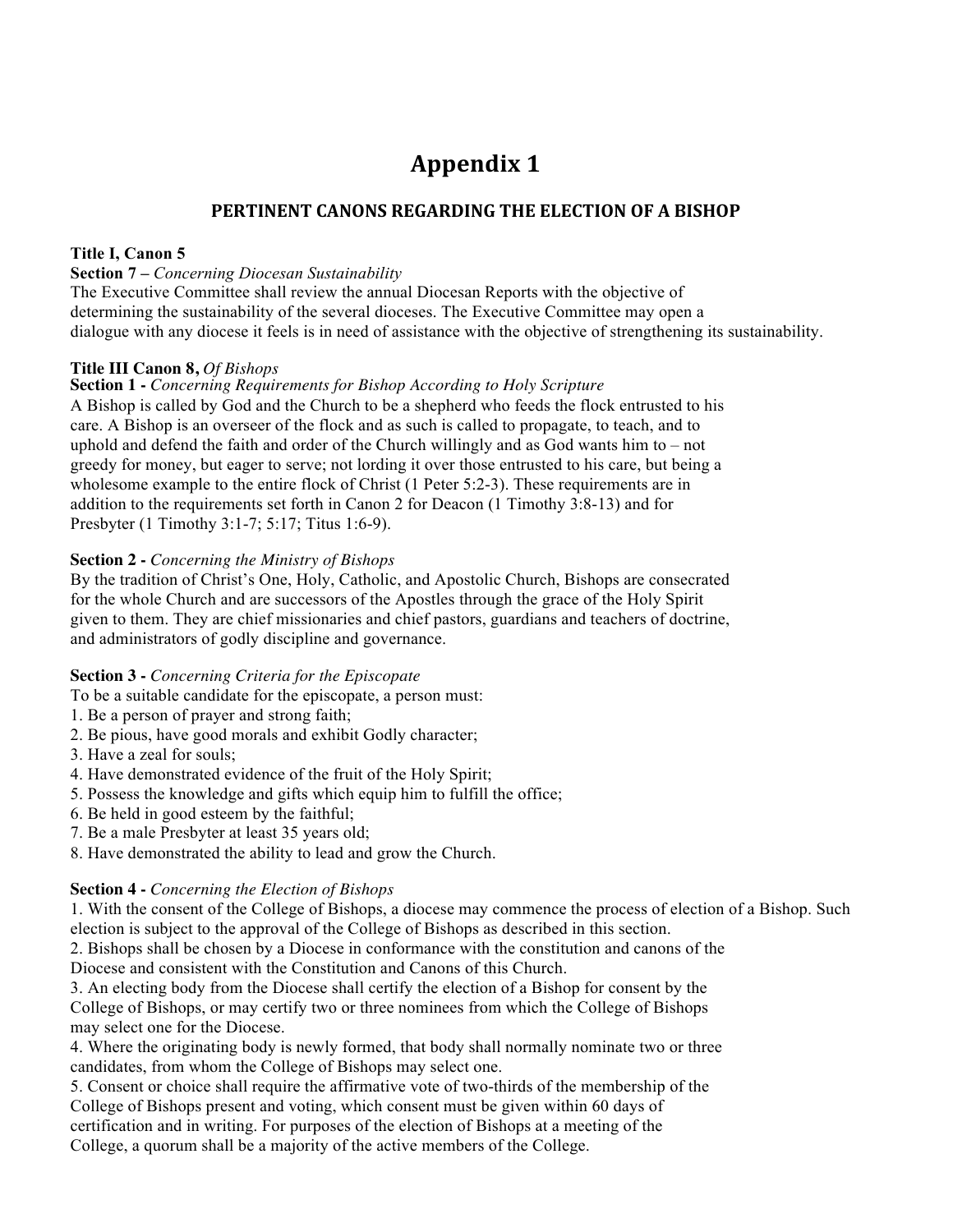6. Upon the consent or choice of a Bishop-elect by the College of Bishops, the Archbishop shall take order for the consecration and/or installation of such Bishop.

7. In the event the Bishop-elect or the nominees are rejected by the College of Bishops, the College shall so inform the originating body in writing.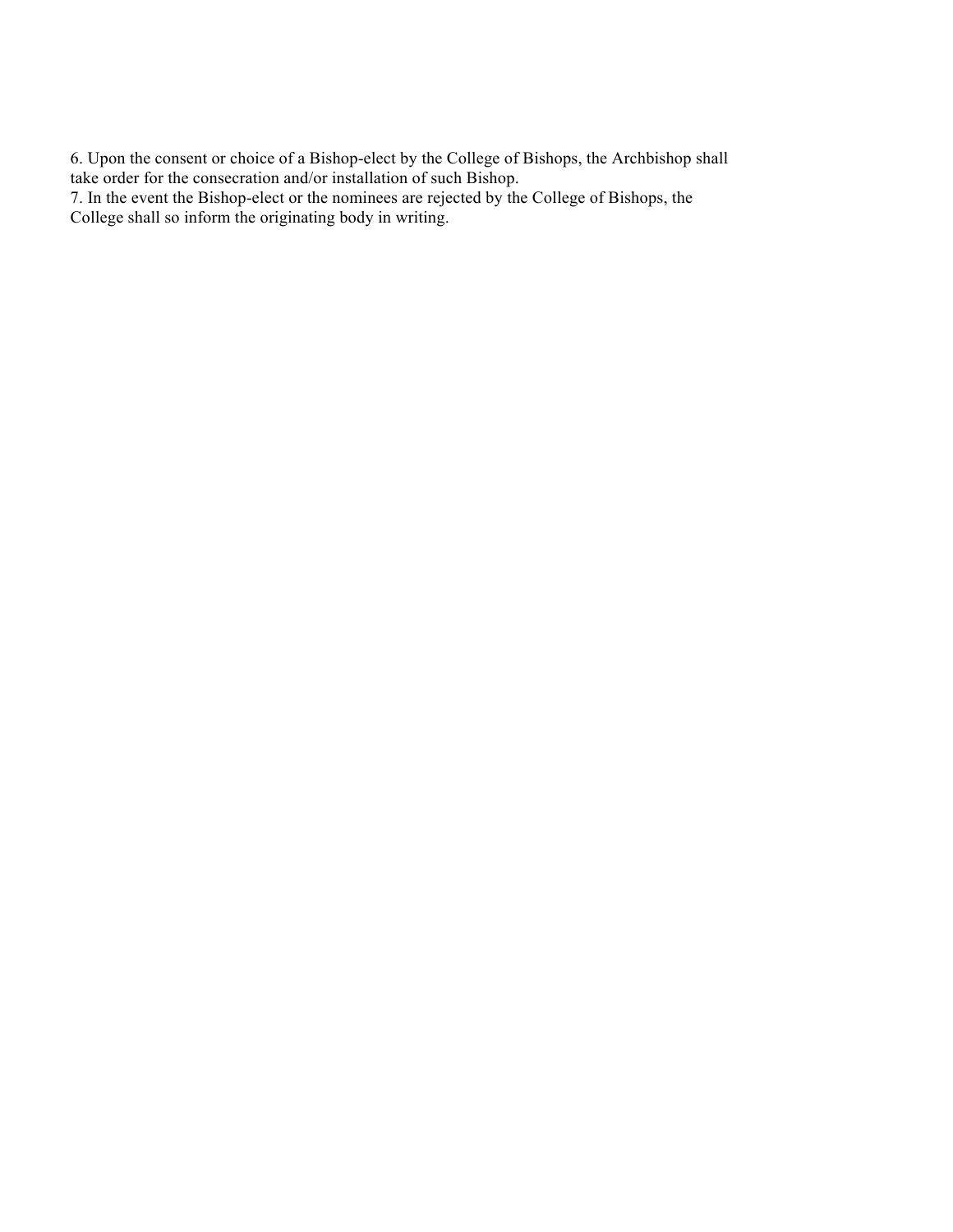# **Appendix 4**

### **Practicalities and Coaching of the Election Process**

The Archbishop will appoint a Bishop to serve as a resource, a consultant, and a coach for the diocesan Standing Committee and Nominations Committee while they going through the election process.

He will be available to the diocesan leadership throughout all the different phases of the diocesan process: the preparation of documents, the search, the screenings, the review, the election, and the consecration of the new bishop. He will also be available to the retiring bishop and wife to help assess their needs and plans as their wish.

Here are some practicalities to be aware of during each of these phases:

### **1. The Preparation of Documents:**

Each diocese entering the transition in the office of bishop in accordance with the Archbishop's Customary for the Election of a Bishop will review the following documents for authorization to proceed.

- 1. A copy of the Archbishop's Customary for the Diocesan Election of a Bishop.
- 2. A copy of your diocesan Constitution and Canons
- 3. A copy of the ACNA Constitution and Canons.
- 4. Diocesan Budget
- 5. Appendix 2 of the Archbishop's Customary

### **2. The preparation of Calendar:**

Once the diocesan bishop has shared with the Standing Committee that he concluding his service the diocese (either by retirement or resignation) and the diocese has started the process for the affirmation of their sustainability (see Archbishop's Customary), some important dates need to be set and agreed upon between the diocese and the Archbishop's office.

In the setting of these dates, it should be remembered that there is **a two-step process** before the announcement of the election date. As stated in the Archbishop's Customary, the official dates cannot be set before the Executive Committee approves the sustainability of the diocese and the College of Bishops affirms an election can go forward. The Executive Committee usually meets monthly and the College of Bishops can approve the election going forward with an electronic vote. The call for the Election of a Bishop **cannot** be publicly announced until these two steps have been taken.

In consultation with the Archbishop's office, the following dates should be set as soon as possible:

- 1. Election Date
- 2. Bishop-Elect Interview with the College of Bishops at either its June or January meeting
- 3. Consecration date for the new bishop